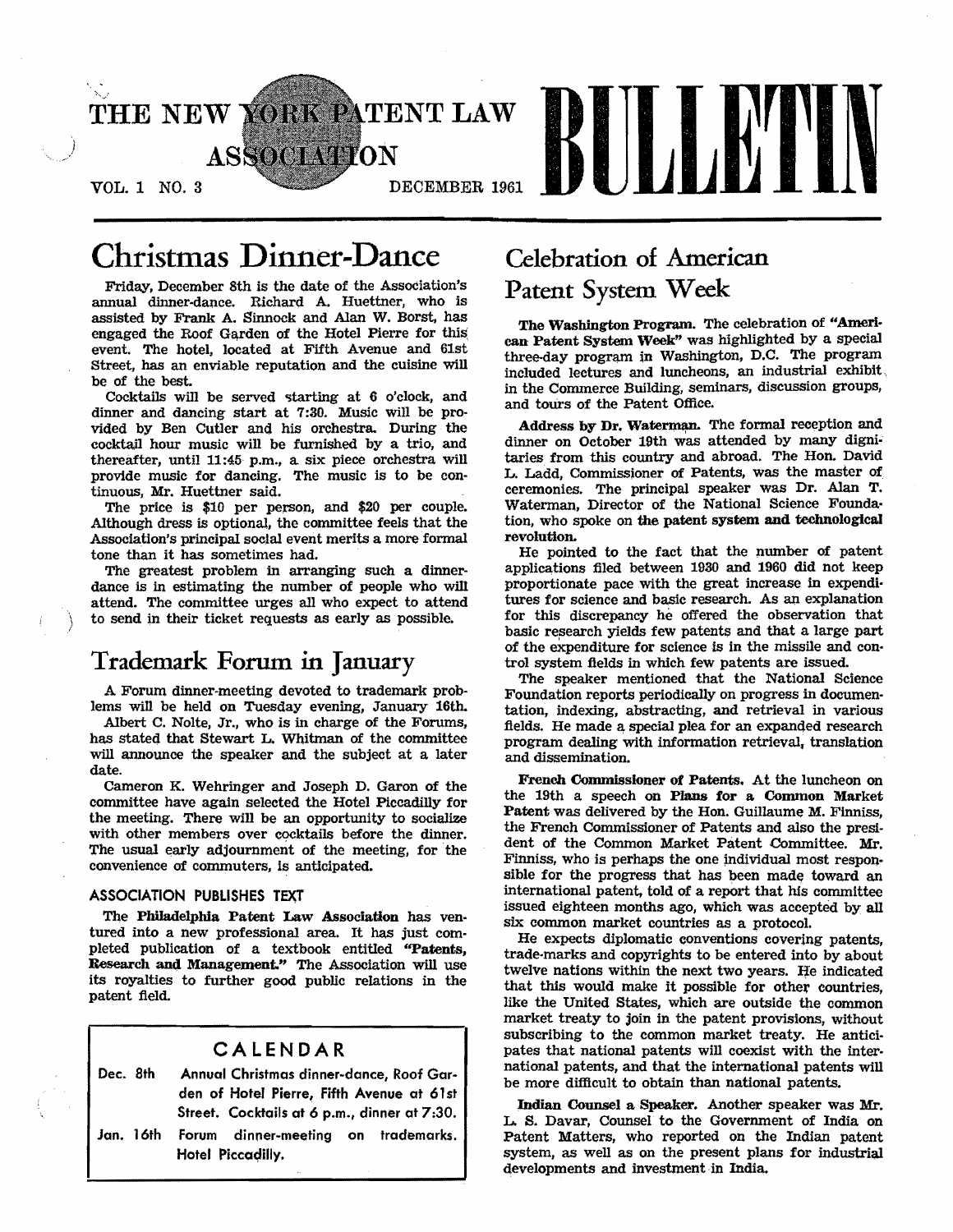### **DESIGN PROTECTION BILL**

Philip T. Dalsimer appeared before the Senate Sub· committee on Patents, Trademarks and Copyrights recently, at the request of the Board of Governors of the NYPLA. He expressed his views in support of the Design Protection Bill, S. 1884. This bill would create a limited protection for original designs and make liable only the deliberate infringer.

Legal Protection Inadequate. Mr. Dalsimer pointed out that at the present time the available forms of legal protection for creative designs of useful articles are totally inadequate. This becomes critical since the modern techniques of copying make instantaneous destruction of the creator's market by a copier an ever-present possibility.

He conceded that "copying" is a well developed and important industry and recognized the importance of being able to make copies quickly and inexpensively. He contended, however, that the unauthorized copying of original, creative designs of useful products should not be permitted during the years immediately after the creation of the design.

Copyright Protection Limited. Mr. Dalsimer stated that while copyright protection has been useful in con· nection with certain types of products, the great bulk of designs and useful articles do not come within the orbit of copyright.

He expressed the view that the proposed legislation with its more carefully thought out provisions tailored to the field of useful articles may give the needed protection, even for those who now have the right to come within the copyright law.

### **LINDSAY BILL ON UNFAIR COMPETITION**

Lindsay Bill H.R. 7833. This bill is being considered further by the Subcommittee on Unfair Competition, which is under the chairmanship of Bert A. Collison. Its purpose is to codify the common law and to provide civil remedies for unfair competition.

Revised Bill Drafted. A revised form of the Lindsay bill was drafted by the predecessor of the present subcommittee acting in conjunction with committees from the U. S. Trademark Association, the American Patent Law Association, the Association of the Bar of the City of New York, and the American Bar Association. Mr. Collison expects his subcommittee to join in further discussions of this bill in the next few weeks, The legislative committee of the Association of the Bar of the City of New York has asked the subcom· mittee to give its comments on the proposed bill.

Comments Invited. The subcommittee would be in· terested in receiving comments from the members on this proposed legislation.

### **PRACTICE & PROCEDURE IN COURTS**

Senate Bill 1285. The Subcommittee on Practice and Procedure in the Courts, under the chairmanship of Lorimer P. Brooks, is now considering the question of a new b1ll, S. 1235. It relates to the Court of Claims and, in particular, to an amendment to reorganize the Court of Claims and amend Title 28 USC.

Pre-trial Procedures. Also under discussion by the subcommittee is the question of the ninety-day rule with respect to pre-trial. procedures in the Eastern District Court of New York.

### **FOUNDATION REPORTS ON FEDERAL PATENT POLICY**

The question of government versus private ownership of patents resulting from research supported by federal funds is the subject of a report which has been issued by the Patent, Trademark and Copyright Foundation of George Washington University. One significant conclusion reached in this 50,000 word report is that the value of these patented inventions has been much exaggerated.

Need for Uniform Pollcy Questioned. Three faculty members, two professors of economics and one profes· sor of statistics, prepared the report. It is their conclu· sion that the present mixed system, under which one agency demands title and another asks only a license, is working reasonably well. They see no urgent reason for the adoption of a uniform policy for all government agencies.

Use of Inventions. In the fourteen·year post war period (1946·59), only about 6 percent of the total inventions patented resulted from federally financed research and development. Of the government financed inventions left in private ownership, only 13 percent were placed in commercial use. In contrast, between 55 and 65 percent of the inventions resulting from privately financed research and development were used.

Conclusions Tentative. The Investigators indicated that the study was made within a period of one year and with limited resources, and that some of the findings and conclusions therefore must be regarded as preliminary and tentative, rather than final and definitive. A further study is being planned to determine why so few patents result from the large volume of government contract work.

### **COMMITTEE ON EMPLOYMENT ACTIVE**

Scope of Services. More than 300 transactions at the protessional level were initiated by the Committee on Employment last year. This makes it one of the most active of the Association's committees. The committee not only assists in professional placement of members of the Association but also places legal secretaries and stenographers.

Members Not Aware of Services. Despite the fact that the committee has been in operation for many years, it frequently Jearns of members who did not realize that its services were available to them without charge and who, therefore, did not seek its assistance. For this reason the chairman, Albert R. Hodges, is stressing the fact that the committee stands ready to be of assistance to members seeking employment and to those seeking professional associates.

Demand for Attorneys High. The employment market for attorneys is reported as firm. Openings for patent attorneys listed with the committee outnumber avail· able applicants by eight percent. It is pointed out, however, that highly selective requirements on both sides give this statistic only the most casual value.

Office Space. The committee also provides a "clearance" service for ofilce space requirements and offers by patent attorneys in the area. The committee reports that this service has been used infrequently in recent months. The volume of requests has been. so low, in fact, that it has not been successful in matching requirements with offers to the mutual advantage of the applicants.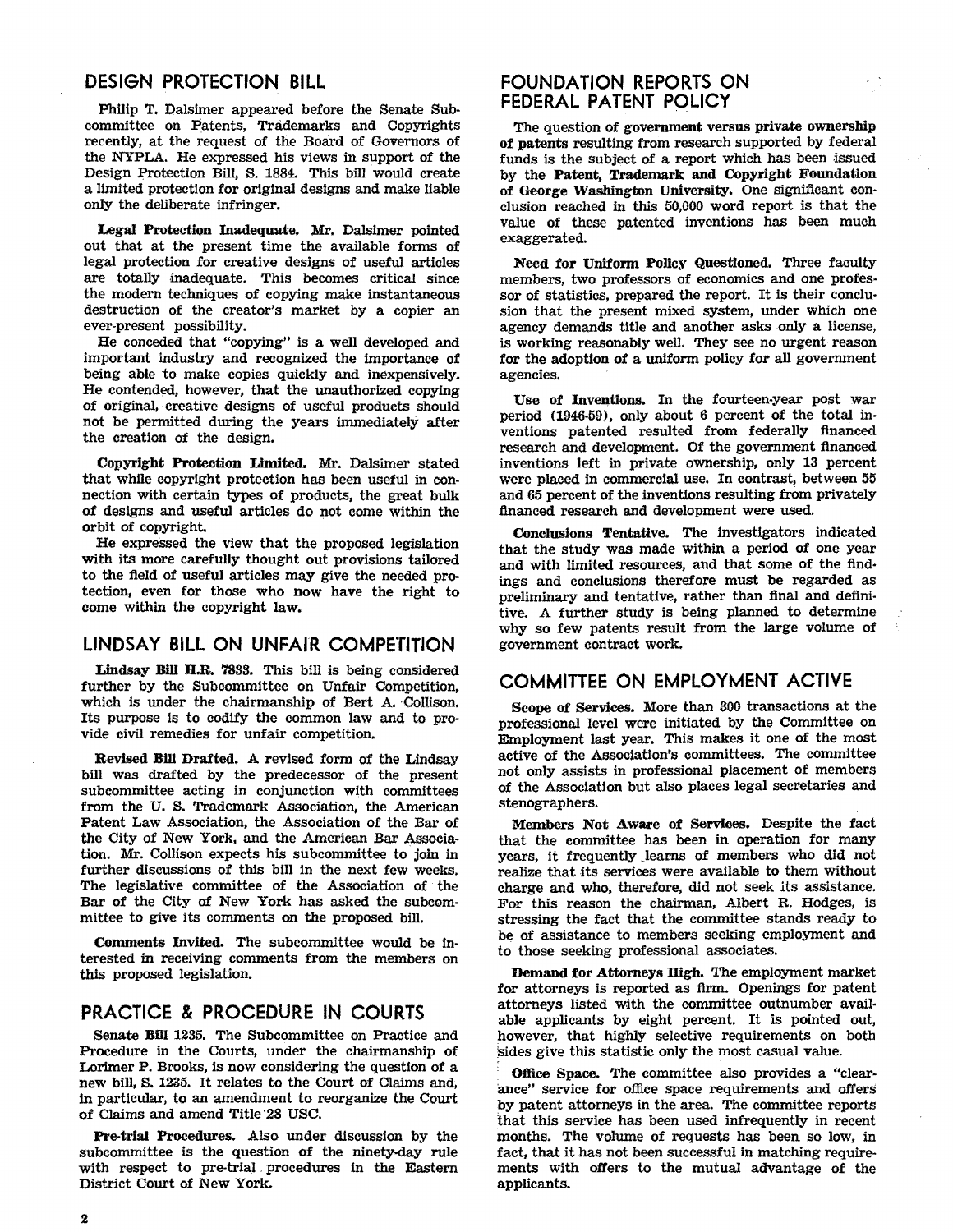## ·YEW *CHANGES IN.MANUAL DISCLOSED AT FORUM*

The first Forum dinner of the season was held on November 8th at the Hotel PiccaQilly. Ernest A. Faller of the Patent Office discussed the changes in the Manual of Patent Examining Procedure which will be included in the third edition of the manual. The third edition is scheduled for publication at the end of January, and will be priced at \$4.

Mr. Faller distributed to those at the meeting a list of revisions in the Manual to which he called special attention. This list was of such interest that it is reproduced below, together with Mr. Faller's citations. The footnotes indicated were not part of his text, but cover explanatory comments which he made during his talk.

- 608.01 "Easily Erasable" paper.l
- 608.01(m) Permissible to present claims subdivided into clauses or subparagraphs. Patent copies simi· larly printed.
- $608.01(v)$  Do not use trademarks as common nouns.
- 608.02(1) Mention Rule 88, if applicable, in requesting transfer of drawings.<sup>2</sup>
- 608.04(a) Adding inherent characteristics may be new matter.
	- Ex parte Ayers et aI., 108 USPQ 444 (new use) ;
	- Ex parte Fox, 1960 CD 28; 761 OG 906 (new formula):
	- Ex parte Vander Wal et aI., 1956 CD 11; 705 OG 5 (physical properties).a
- 706 Constructive suggestions by examiners encour aged.
- 706.03(1) Multiplicity rejection-AppIrcant must select claims not to exceed number indicated by examiner for action on merits. Board to review propriety of multiplicity rejection, if appeaI taken.'
- 706.03(s) Rejection based on filing abroad prior to six months after U. S. filing, if no license obtained. 35 USC 184, 185.
- $706.03(x)$  Broadened reissue application filed within two years of original patent-Examiner does not go into question of undue delay.<sup> $5$ </sup> See 35 USC 251.
- 707.07 (f) Record to indicate examiner's opinion on asserted advantages. See.In re Hermannet al., 1959 CD 159: 739 OG 549..
- 708.01 Third (and subsequent) action cases treated as special. If not finally rejected, three month shortened statutory for response set. Extension of time for response granted only on showing of "reaI hardship." 771 OG 896.
- 713.04 Examiner to check "Remarks" in amendment filed after interview with respect to statements attributed to examiner.
- 714.02 How language of claims distinguishes from references must be pointed out. Rule 111 (b).
- 714.13 Second amendment after finaI need not be responded to if claims are not thereby made allowable or obviously in better form for appeal.
- 715.01(a) Swearing back of earlier patent involving applicant and another joint inventor. In re Strain, 1951 CD 252: 648 OG 5.
- 715.01(b) Swearing back of earlier patent "to another" with common assignment. In re Beck et al., 1946 CD 398; 590 OG 857; Pierce v. Watson, 124 USPQ 356.
- 715.01(c) Overcoming own earlier publication without swearing back. If a co-author, see Ex parte Hirschler, 110 USPQ 884.
- 716 Rule 132 affidavits-Primary to review personally.

#### **Timeliness**

In re Rothermel et al., 1960 CD 204; 755 OG 621; See Rule 195.

Facts, Not Conclusions In re Pike et al., 1950 CD 105: 688 OG 680: In re Renstrom, 1949 CD 806; 624 OG 5.

#### Scrutinized Carefully

In re McKenna et aI., 1958 CD 251; 674 OG 9: .Bullard v. Coe, 1945 CD 13; 578 OG 547.

#### Comparative Tests or Results

Blanchard v. Ooms, 1946 CD 22: 585 OG 175; In re $Tationalau_{1}$  1956 CD 102; 702 QG 964; In re Finley, 1949 CD 284; 624 OG 262; In re Armstrong, 1960 CD 422; 759 OG 4; Abbot v. Coe, 1940 CD 13; 512 OG 3; In re ROSSi, 1957 CD 180; 717 OG 214; In re Henrich, 1959 CD 358; 7470G 798.

#### Operability of Applicant's Disclosure

In re Quattlebaum, 84 USPQ 383; In re Perrigo, 1931 CD 512; 411 OG 544; Buck v. Ooms, 1947 CD 88; 602 OG 177; In re Chilowsky, 1956 CD 155; 704 OG 213.

#### Inoperability of References

Metropolitan v. Coe, 1935 CD 54; 455 OG 3; In re Lurelle Guild, 1958 CD 310; 677 OG 5; In re Pappos et aI., 1954 CD 278; 687 OG 451; In re Pierce, 1980 CD 34; 390 OG 265; In re Ried, 1950 CD 194; 635 OG 694; In re Wagner, 1939 CD 581; 407 OG 1041; In re Attwood, 1958 CD 204: 780 OG 790; In re Crecilius, 1937 CD 112; 474 OG 465; In re Perrine, 1940 CD 465; 519 OG 520; In re Crosby, 1947 CD 35; 595 OG 5; In re Pio, 1955 CD 59; 691 OG 464.

Commercial Success

In re Jewett et al., 1957 CD 420; 724 OG 225; In re Troutman, 1960 CD 308; 757 OG 556; In re Kulleke, i960 CD 281; 756 OG 288; In re Hollingsworth, 1958 CD 210, 730 OG 282.

Sufficiency of Disclosure

In re Smyth, 1951 CD 449; 651 OG 5;

- In re Oppenauer, 1955 CD 587; 568 OG 393.
- 901.06 (a) Detailed explanation of services of Scientific Library.<sup>6</sup>
- 1701 Examiners not to express opinion on validity of any patent, whether a given reference was considered, or similar questions.

#### NOTES:

- (1) Easily erasable paper should not be used. It should be possible to erase pencil marks without erasing typed letters.
- (2) An application containing the drawings will not be abandoned until the new application is granted a filing date.
- (3) A new use is no longer held to be inherent.
- (4) The examiner alone (not the Board) determines the maximum number of claims an application should contain for examination.
- (5) In view of the 2 years allowed by the statute.
- (6) Lists of foreign patents in subclasses are now available.